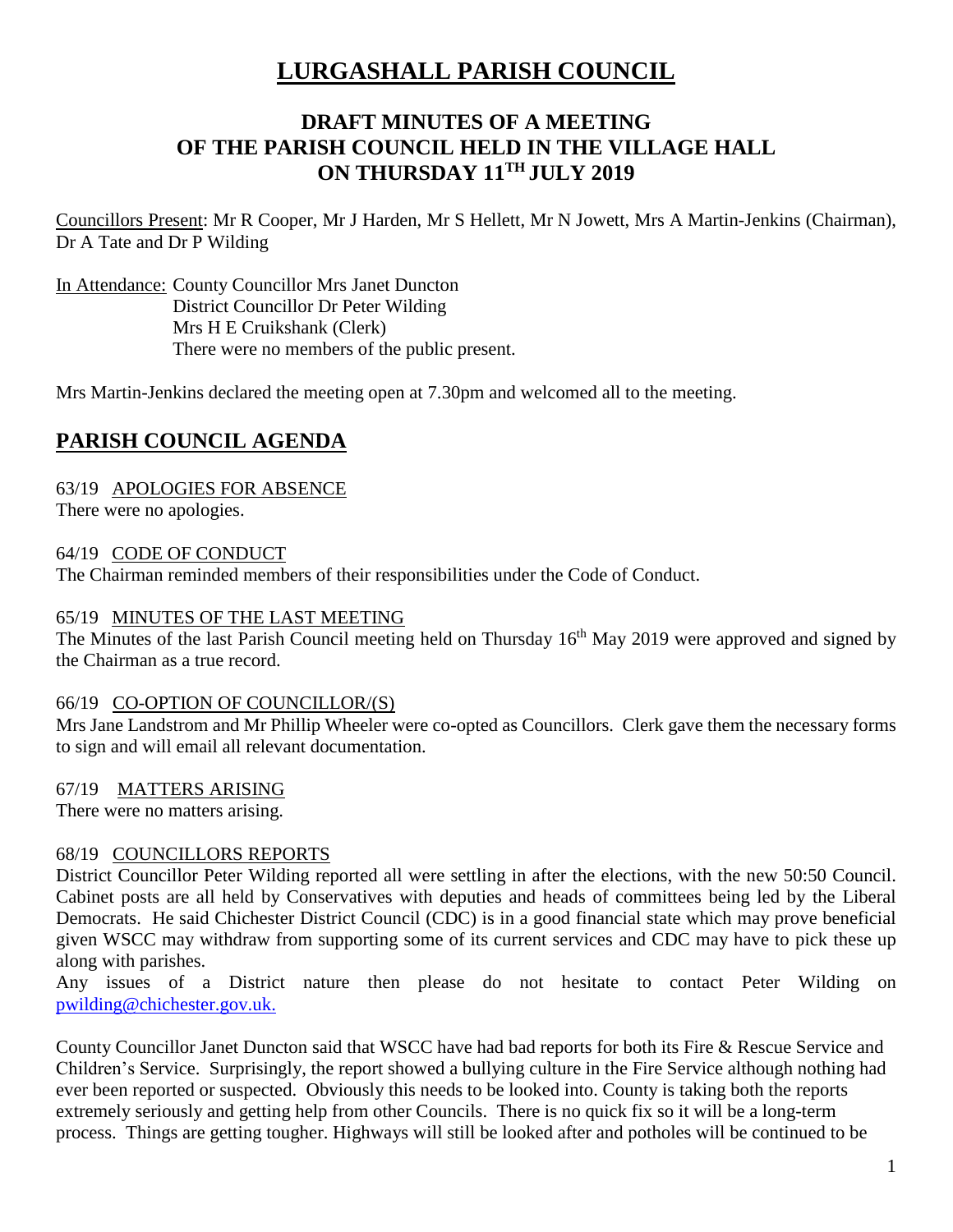filled in but some jobs such as drain and gutter clearance may well be passed to parishes to deal with. She will email the Clerk the list. The new Highways contract is still being discussed. Until a new contractor is appointed, Balfour Beatty continue to do the works. As Chairman of the County Council, 11 parishes to look after and many events to attend, there is never a dull moment. Money and budgets are tight and initiatives such as Safe Drive and Firebreak, which are beneficial to so many across the County, may be at risk as they are not statutory requirements. Mrs Landstrom said she thought the Safe Drive initiative especially was invaluable and suggested County try getting sponsorship from one of the large car companies in the area to ensure it continued. Mrs Duncton said she hoped to get to the Lurgashall monthly lunches so she could meet more residents.

Any issues of a County nature then please do not hesitate to contact Janet Duncton on [janet.duncton@westsussex.gov.uk](mailto:janet.duncton@westsussex.gov.uk) or 01798 342528.

Mrs Duncton left the meeting at 7.55pm

# 69/19 FINANCE

The Clerk had previously distributed Appendix 2a and 2b which included:

- a) A statement of the position of the Council's bank accounts as at  $5<sup>th</sup>$  July 2019 incorporating details of cheques which needed to be issued, and for which approval was sought.
- b) Budget Monitoring sheet as at  $5<sup>th</sup>$  July 2019

The Council's current financial position at £26,981, bank account and budget monitoring sheet were noted. The members duly approved the payments for Mrs H E Cruikshank (Clerk's May & June 2019 Salary & Expenses) @ £743, Chichester District Council (Non-contested election expenses) @ £193 and Playsafety Playgrounds (Annual play area inspection) @ £82.

Mrs Martin-Jenkins added that now she is Chairman of the Parish Council, she feels it is better that she is no longer Chair of the Finance & General Purposes Committee. She proposed Mr Jowett take on this role in her place. All agreed this was a sensible and good idea.

#### 70/19 PLANNING

The Clerk had previously distributed Appendix 3. Dr Wilding stated there was one outstanding planning application which would be discussed after the meeting tonight (SDNP/19/03079/APNB Hobstevens Farm, Jobsons Lane, Windfall Wood Common for relocation of a barn to the farm for agriculture and forestry storage). Dr Wilding commented upon the following applications;

# PLANNING APPLICATIONS DISCUSSED SINCE THE LAST PC MEETING

SDNP/19/01137/HOUS

Springfield Hillgrove Lane Lurgashall Petworth West Sussex GU28 9EW

Erection of single storey extensions to the West and East. Change of use of loft to habitable accommodation with associated roof works and installation of 5 no. dormers.

SDNP/19/01930/HOUS and SNDP/19/01931/LIS Blackdown House Fernden Lane Lurgashall GU27 3BT Erection of single storey pool house

#### SDNP/19/02159/LIS

Blackdown House Fernden Lane Lurgashall GU27 3BT Erection of replacement outbuildings, dog kennel and run, removal of garden steps and associated landscaping.

SDNP/19/01896/HOUS and SDNP/19/01897/LIS

Blackdown House Fernden Lane Lurgashall GU27 3BT Internal alterations.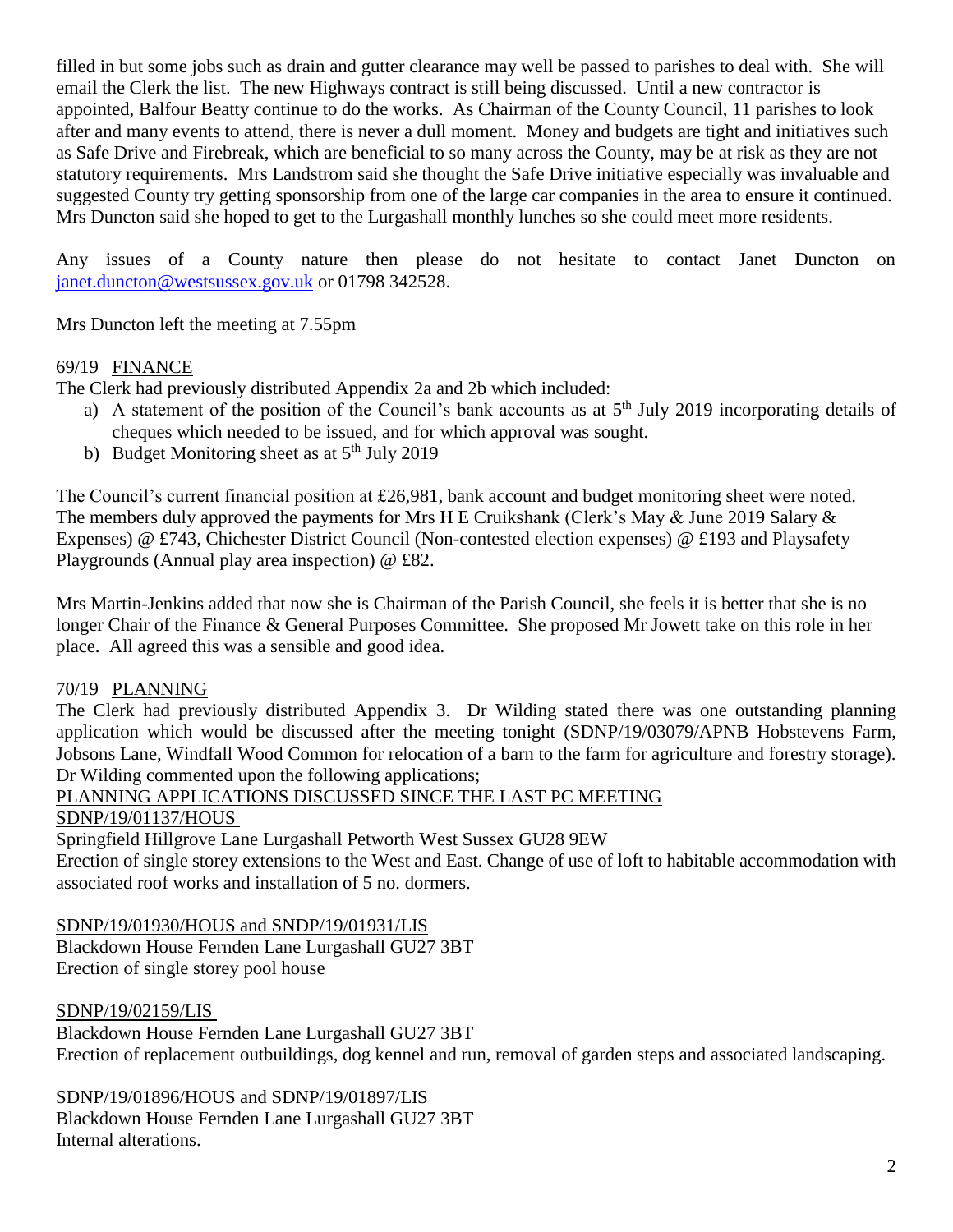# SDNP/19/02153/HOUS and SDNP/19/02154/LIS

Plash Barn Farm Jobsons Lane Lurgashall GU27 3BP

Minor extension to the southern wing of the building to form an external log store. Alterations to window and door openings on the southern elevation.

#### SDNP/19/01968/TCA

#### The Chimes Blind Lane Lurgashall GU28 9HB

Notification of intention to reduce height by 4m on 18 no. Conifer trees (in hedgerow along south/south west boundary). Crown thin by 20% on 1 no. Oak tree and 1 no. Poplar tree (in hedge line on south west boundary). Reduce height by 4m on 1 no. Golden Cypress tree (in hedgerow on south west boundary).

#### SDNP/19/02032/HOUS

#### Little Brockhurst Farm Dial Green Lane Lurgashall GU28 9HA

Single storey extension to South elevation, construction of single storey link between dwelling house and outbuildings, creation of habitable accommodation in outbuildings.

#### SDNP/19/01723/FUL

Jays Farm Jays Lane Lurgashall GU27 3BL

Extended upgrade of existing farm and forest track, upgrade of existing work area, and erection of minor earthfloored wood shed.

# SDNP/19/02719/HOUS and SDNP/19/02720/LIS

Greengate Farm House High Hamstead Lane Lurgashall GU28 9ET

Demolition of existing conservatory, replacement rear ground floor extension with loggia. Front extension to annex. Alterations and additions to fenestration. Replacement of any damaged roof tiles.

# SDNP/19/02708/LIS

Blackdown House Fernden Lane Lurgashall GU27 3BT Installation of door from kitchen to garden on the North Elevation.

# **DECISIONS RECEIVED FROM CDC/SDNPA SINCE THE LAST PC MEETING**

SDNP/18/05755/FUL

Jays Farm Jays Lane Lurgashall Haslemere West Sussex GU27 3BL Creation of a new access track, hard standing and woodshed for commercial forestry operations. Decision: Refused

# SDNP/18/02482/FUL

Courts Yard Jobsons Lane Windfall Wood Common West Sussex GU27 3BX Erection of 4 no. dwellings following the cessation of the current use and demolition and removal of all existing buildings and hard standings. Decision: Approved

# SDNP/19/01811/CND

Courts Yard Jobsons Lane Windfall Wood Common Lurgashall GU27 3BX Erection of 2 detached dwellings and garages following the cessation of the current use and demolition and removal of all existing buildings, hard standings. Variation of condition 2 from planning permission SDNP/15/05454/FUL amend drawing to allow for Plot 2 & garage to Plot 1 to be handed. Decision: Approved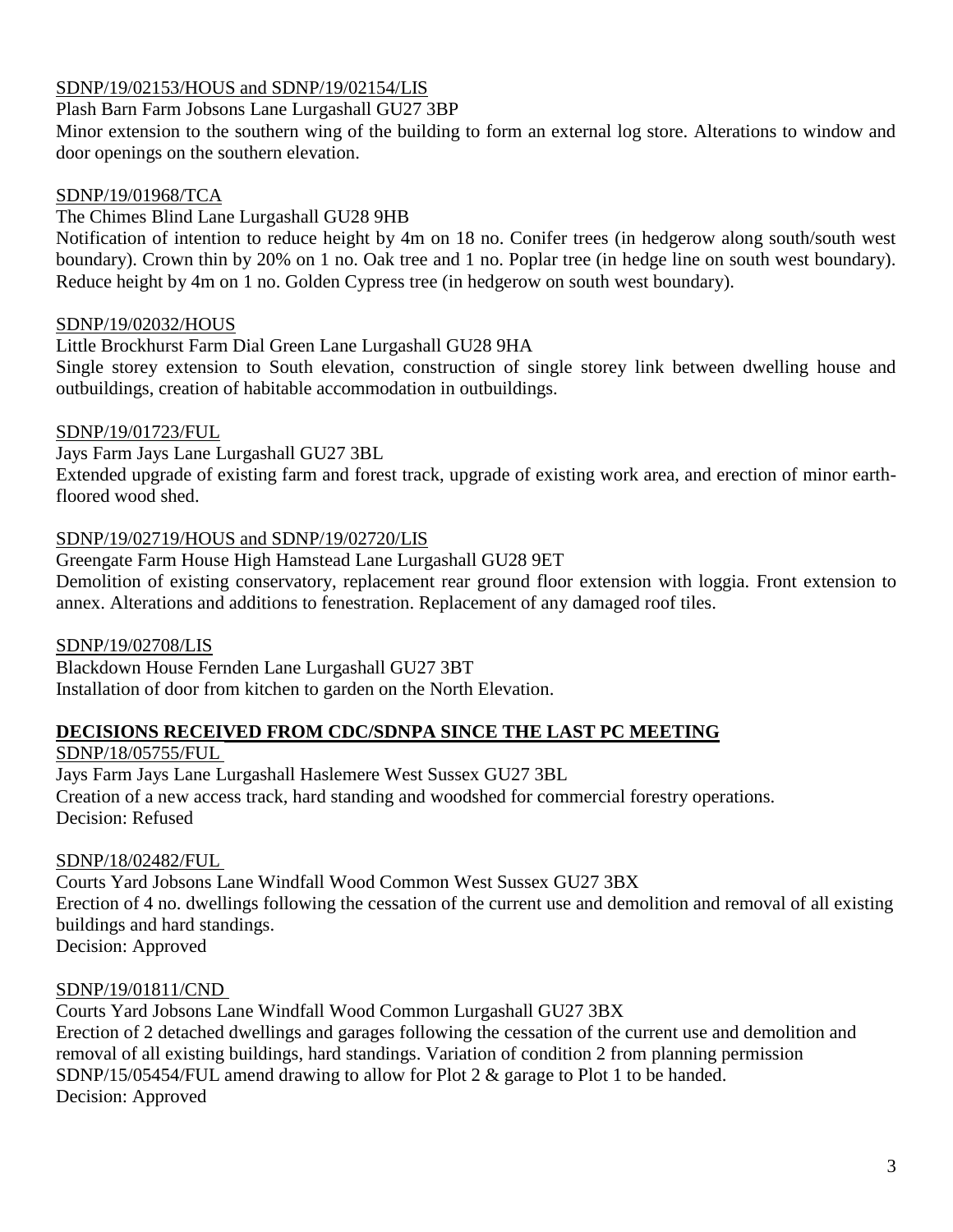#### SDNP/19/01968/TCA

#### The Chimes Blind Lane Lurgashall GU28 9HB

Notification of intention to reduce height by 4m on 18 no. Conifer trees (in hedgerow along south/south west boundary). Crown thin by 20% on 1 no. Oak tree and 1 no. Poplar tree (in hedge line on south west boundary). Reduce height by 4m on 1 no. Golden Cypress tree (in hedgerow on south west boundary). Decision: Raise no objection

#### SDNP/19/01342/LIS

Aldworth Farm Jobsons Lane Lurgashall GU27 3BY Internal and external alterations to extension constructed in 2000. Changes to fenestration. Decision: Approved

SDNP/19/02823/DCOND

1 The Quell Cottages Quell Lane Lurgashall GU27 3BW Discharge of condition 5 and 9 from Listed Building Consent SDNP/17/00020/LIS. | Decision: Approved

#### SDNP/19/01421/LIS

Location: Bishops Cottage 164 High Hamstead Lane Lurgashall GU28 9ET Proposal: Proposed single storey annexe to provide ancillary accommodation to the main dwelling, replacement garden shed and changes to the boundary treatments Decision: Application withdrawn

#### SDNP/19/01420/HOUS

Location: Bishops Cottage 164 High Hamstead Lane Lurgashall GU28 9ET Proposal: Proposed single storey annexe to provide ancillary accommodation to the main dwelling, replacement garden shed and changes to the boundary treatments Decision: Approved

#### SDNP/19/01931/LIS Location: Blackdown House Fernden Lane Lurgashall GU27 3BT Proposal: Erection of single storey pool house Decision: Application withdrawn

#### 71/19 HIGHWAYS INCLUDING VILLAGE GREEN AND WINTER MANAGEMENT

Mr Cooper said there was nothing to report apart from a trench has been dug alongside the green BT fibre-optic box. The Clerk to chase CDC for an update with regard the possibility of moving the rubbish bin by the bench in the middle of the village to opposite the Jubilee Field entrance.

# 72/19 FINGERPOSTS

Mr Cooper reported that Gary Sharp had kindly offered to refurbish a couple of the fingerboards in the parish.

# 73/19 RURAL AFFORDABLE HOUSING

Mr Hellett said he had nothing further to report but would soon be contacting Lodsworth and Northchapel Parish Councils about their views on Community Land Trusts.

#### 74/19 PLAYGROUND

Mr Cooper said the annual ROSPA inspection had been carried out and the report received. The Clerk to print off a copy for Mr Cooper so he could take a look in detail and report back any issues at the next meeting. He said it was good to see the playground being so well-kept and well-used these days.